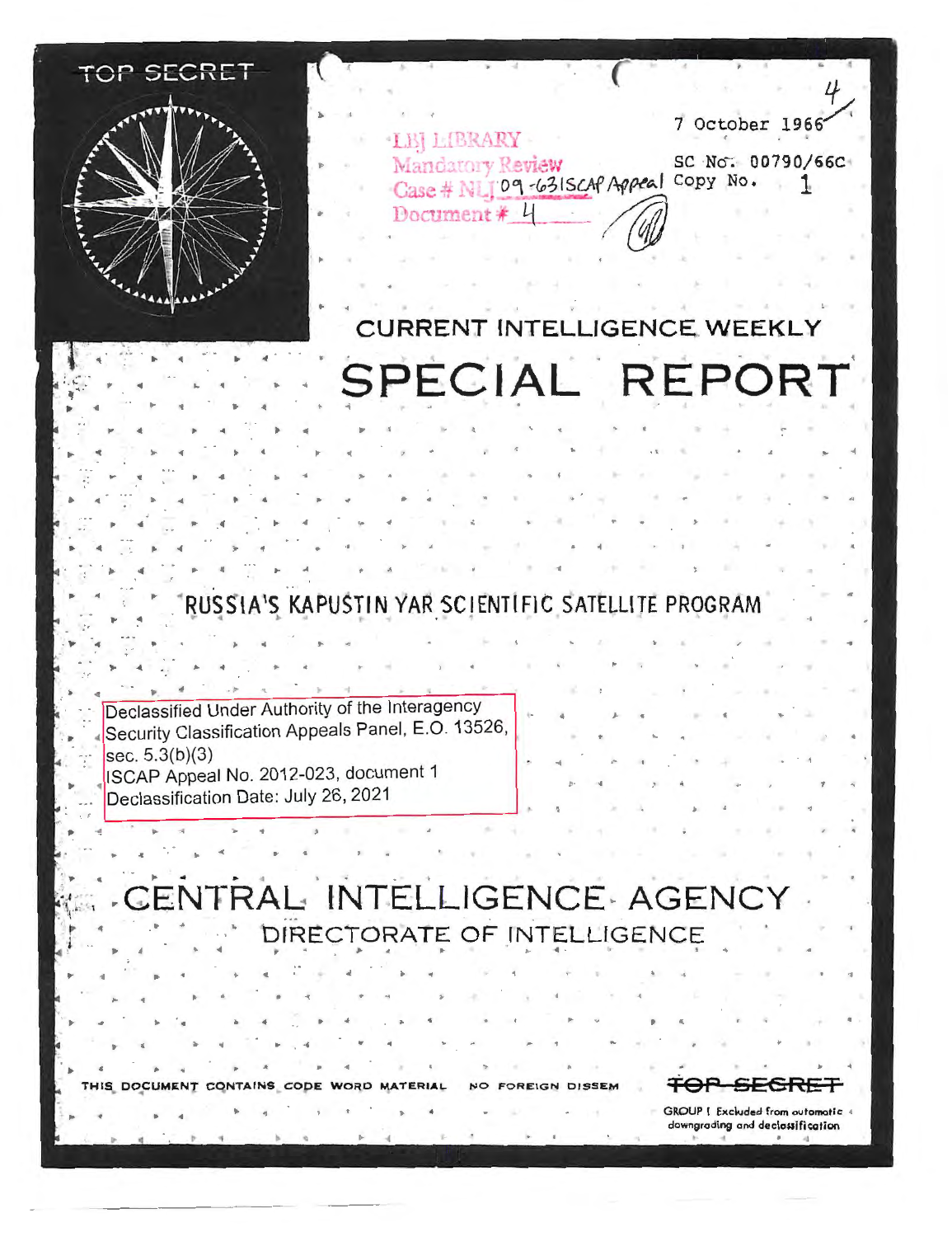This document contains classified information affecting the national security of the United States within the meaning of the espionage laws, US Code Title 18, Sections 793, 794, and 798. The law prohibits its transmission or the revelation of its contents in any manner to an unauthorized person, as well as its use in any manner prejudicial to the safety or interest of the United States or for the benefit of any foreign government to the detriment of the United States.

It is to be seen only by US personnel especially indoctrinated and authorized to receive COMMUNICATIONS INTELLIGENCE information; its security must be maintained in accordance with COMMUNICATIONS INTELLIGENCE REGULATIONS.

No action is to be taken on any Communications INTELLI-GENCE which may be contained herein, regardless of the advantages to be gained, unless such action is first approved by the Director of Central Intelligence.

### DISSEMINATION CONTROLS

This document MUST NOT BE RELEASED TO FOREIGN GOVERNMENTS. If marked with specific dissemination controls in accordance with the provisions of DCID 1/7, the document must be handled within the framework of the Iimitation so imposed .

This special report was produced by CIA. Aside from the normal substantive exchange with other agencies at the working level, this paper has not been coordinated out-It was prepared by the Office of Current Intelligence and coordinated with the Directorate for Science and Tech-<br>nology, the Office of Scientific Intellithe Office of Scientific Intelligence, and the Office of Research and Reports.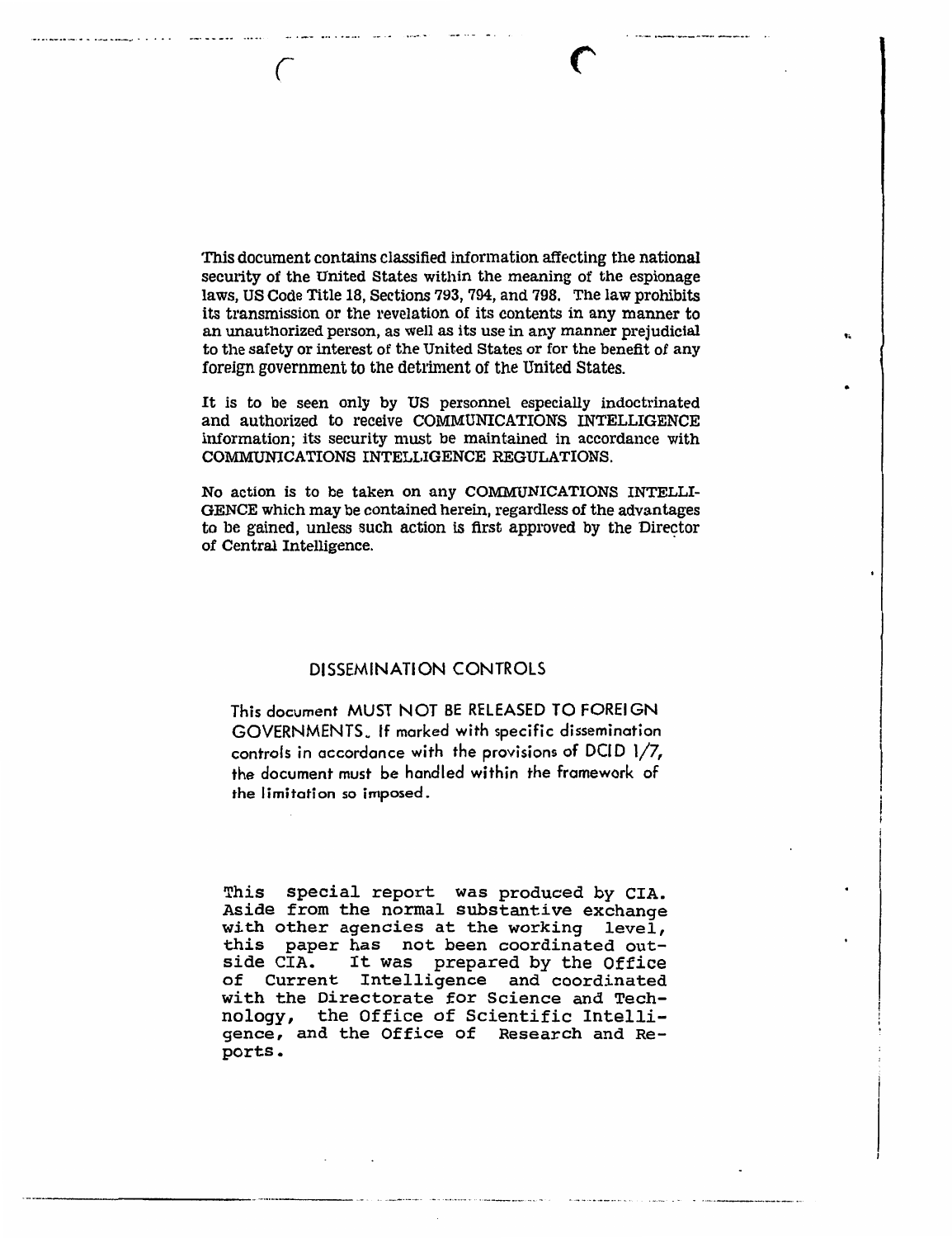

-

## RUSSIA'S KAPUSTIN YAR SCIENTIFIC SATELLITE PROGRAM

The USSR continues to attach a low priority to the Kapustin Yar satellite program--now in its fifth year. Late in starting and saddled with the smallest space booster in the Soviet arsenal, the Kapustin Yar program has made only marginal contributions to man's knowledge of near-earth space phenomena and shows little promise of achieving better results in the future.

The first two launchings in cloud systems, emissions from<br>the Kapustin Yar program, in Oc-<br>solar and other cosmic bodies, tober and December 1961, were and meteorites and their effects<br>failures. The third attempt, on 16 March 1962, inaugurated the would be an examination of 16 March 1962, inaugurated the would be an examination of "Cosmos" series of space vehicles. <br>"Cosmos" series of space vehicles. charged-particle concentration

quarter of the subsequent Cosmos series; the remainder have been vehicles launched mainly from Tyuratam--including weather, com munications, and photoreconnais-<br>sance satellites. Some of these others do carry equipment for<br>scientific experiments, but they<br>have little relationship with the<br>Kapustin Yar program. The Soviets<br>identify them as part of the<br>Cosmos series of scientific re-<br>search in order to disguise th mission of military programs or Results of the new developments, or to conceal Results of the Results of the new developments, or to conceal<br>failures such as lunar or plane-<br>tary probes that have not ejected

The Cosmos Program | particles, cosmic rays, the earth's magnetic field, earth "Cosmos" series of space vehicles.<br>
in the ionosphere and its ef-However, the Kapustin Yar fects upon radio-wave propaga-<br>satellites have made up only a tion, and of the Van Allen radiation belts and their hazards to<br>manned space flights. 50X1

that most of these phenomena<br>have been investigated and has

tary probes that have not ejected The contributions of the<br>from earth parking orbits.<br>The contributions of the fund<br>of knowledge of the near-earth The Soviet announcement of<br>
Cosmos 1 on 16 March 1962 stated<br>
that the Cosmos program would<br>
include investigations of cor-<br>
puscular streams and low-energy<br>
and low-energy<br>
played numerous shortcomings.



Page 1 SPECIAL REPORT 7 Oct 66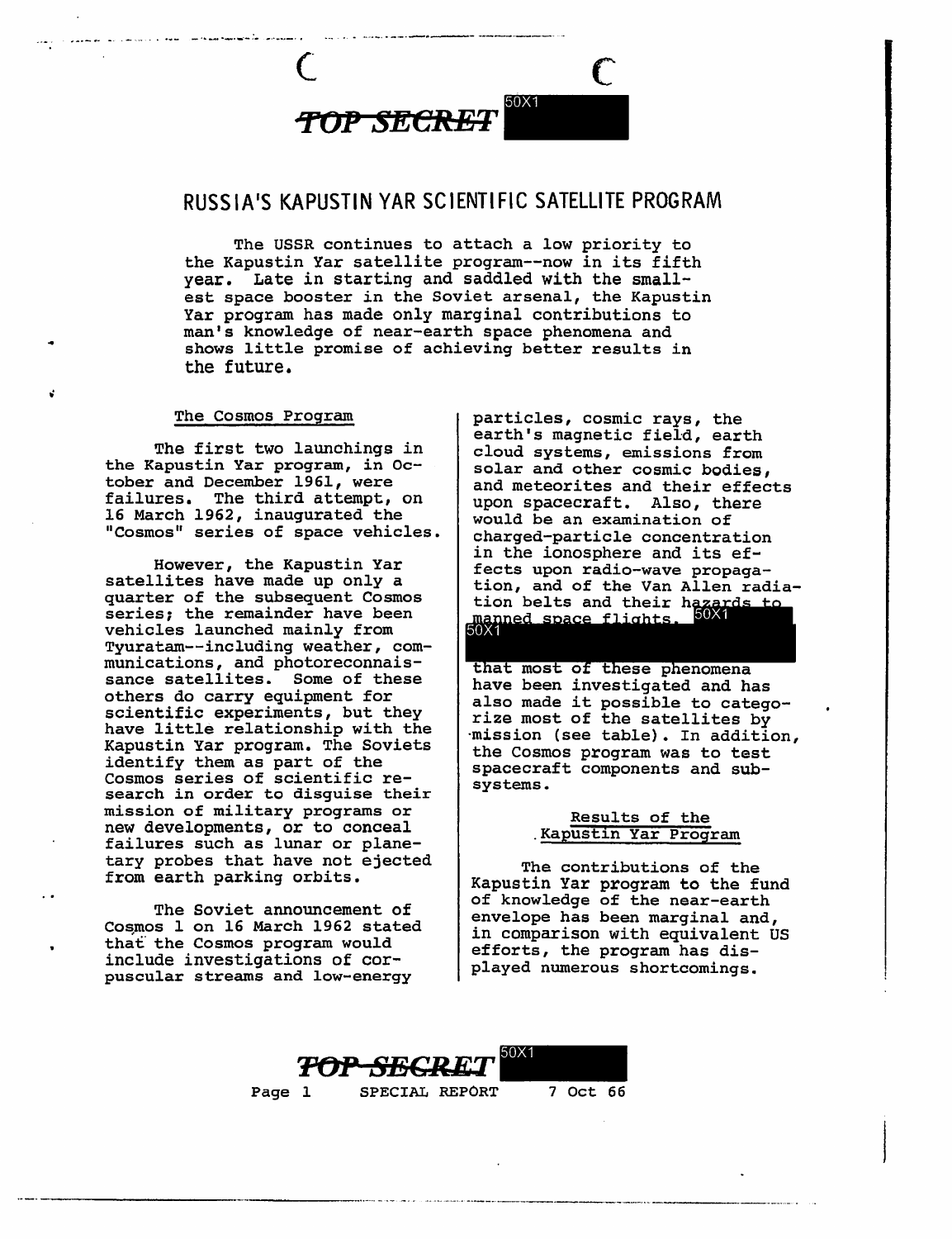





REGION COVERED BY KAPUSTIN YAR SCIENTIFIC SATELLITES



COSMOS (KAPUSTIN YAR SERIES) SPACECRAFT CONFIGURATIONS

50X1 **TOP SECRET** 

 $\frac{\sqrt{2}}{2}$ 

64067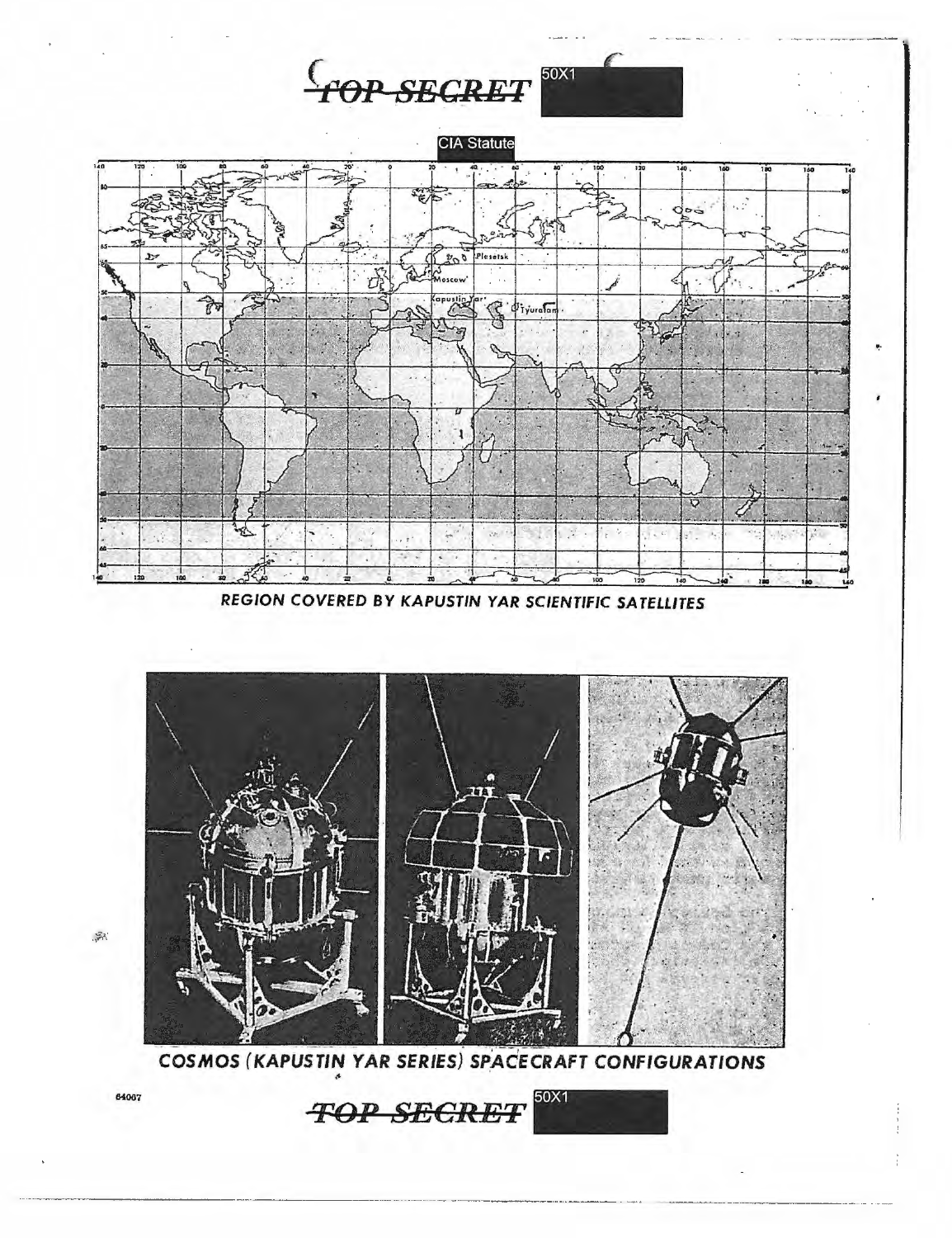

So far, 33 unmanned, nonrecoverable satellites have been launched in the Kapustin Yar series. Twenty-nine have achieved orbit, the most recent--Cosmos 123--on 8 July 1966. However, only 23 of the orbited vehicles operated successfully, and many of these did so for only a few days. The experiments carried out by some of these satellites have been rather crude and have utilized instrumentation--primitive by US standards--that not only reduced the quality of the data received but occasionally nullified its usefulness.

The payloads have generally been short-lived--few operating longer than three months. Moreover, the ratio of payload to total weight has been much smaller than on equivalent US satellites. For example, the payload of Cosmos 26--which had a total weight of 300 to 500 pounds, standard for Kapustin Yar satellites weighed only about 50 pounds. In addition, the Kapustin Yar vehicles have been orbited on an inclination of 49 degrees, while the inclinations of similar US<br>satellites have varied widely in order to obtain more diverse samplings that could establish bases for the correlation of data.

Vehicles launched from Kapustin Yar on the 49-degree inclination--nearly due east from the launch point--get maximum additional velocity from the earth's rotation, increasing the payload capacity of the booster. In addition, vehicles orbited on this inclination can be tracked during the launch phase

by instrumentation facilities serving the Kapustin Yar surfaceto-surface missile range.

On the other hand, restricting launches to this inclination has limited the scientific investigations of the Kapustin Yar program to only half of the nearearth envelope; the exploration of higher latitudes is left to scientific payloads placed aboard vehicles orbi and Plesetsk

The eight-day orbital life of these other satellites, however, still restricts the Soviets to no more than frequent samplings of the higher latitudes rather than the continuous measurements afforded by the us scientific satellites exploring the same regions. Moreover, Soviet reconnaissance satellites seldom reach altitudes higher than 200 miles, further limiting their scope.

The Kapustin Yar experiments have been concentrated at low altitudes probably in order to study the environmental conditions that Soviet manned space flights would encounter. However, the diversity of experiments in the program has suffered as a result. Eighteen of the satellites have orbited at altitudes below 400 miles, eight between 400 and 800 miles, and three between 900 and 1,300 miles. In contrast, 15 of the 32 US Explorer satellites orbited since January 1958 have reached altitudes greater than 1,300 miles, and several have gone out more than 120,000 miles.





Page 3 SPECIAL REPORT 7 Oct 66